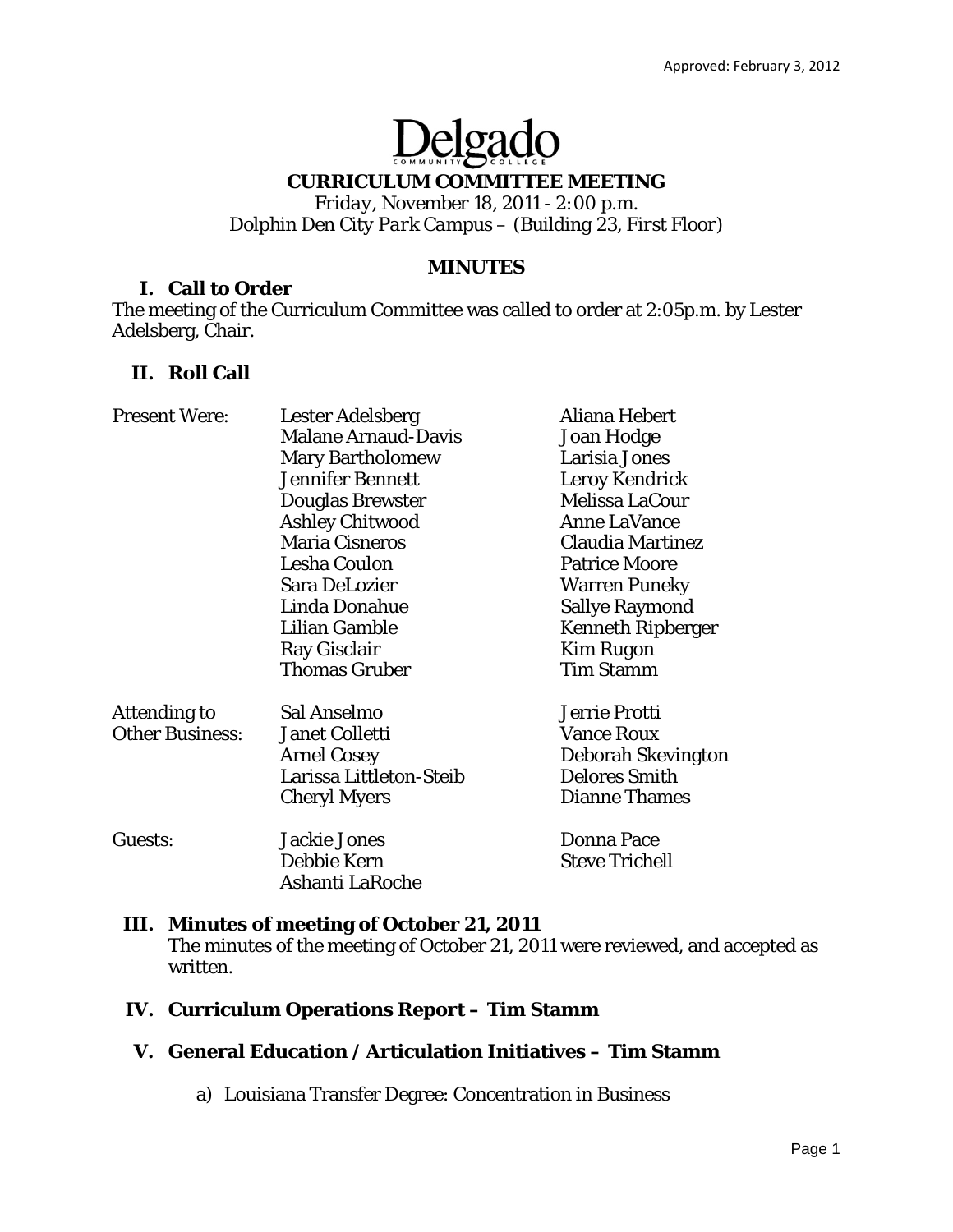b) Louisiana Transfer Degree: Concentration in Mass Communication

## **VI. Common Course Names/Numbers:**

a) Louisiana ACT 356 (2009); subsection 3164:

*"…the Board of Regents shall develop, coordinate, and maintain a statewide course numbering system for postsecondary …. Education in all public … postsecondary institutions as a means to facilitate program planning and transfer of students and course credits between and among … postsecondary educational institutions."* 

b) Mathematics – Core Competencies/Descriptions – November, 2011 Workgroup sub-set of Council of Chief Articulation Officers The Board of Regents for Louisiana Higher Education

## **VII. New Business**

a) *Removed from Consideration by Author/Creator* **Allied Health/HESC** 

**Concept Proposal of a New Program:** Acupuncture Detoxification Specialist. Creation of a four (4) credit hour Technical Competency Area (TCA) in Acupuncture Detoxification Specialist. The TCA will prepare individuals to work as licensed Auricular Acupuncture Specialists, providing therapeutic treatments for a variety of behavioral health conditions. The proposed Technical Competency Area will provide students with the knowledge and skills required to work in this specialized alternative health care profession. Program content will include classroom lecture/discussion, as well as a didactic component, affording students the opportunities to practice skills and treatment modalities. Successfully completion of proposed Technical Competency Area in Acupuncture Detoxification Specialist will allow students to seek registry with the National Acupuncture Detoxification Association (NADA), and subsequently to be eligible to apply for certification as an Acupuncture Detoxification Specialist from the Louisiana State Board of Medical Examiners.

b) *Removed from Consideration by Author/Creator*

**Allied Health/HESC** 

**New Course:** HESC-135: Acupuncture Detoxification Specialist (3-3- 4/90). Creation of a new course, HESC-135: Acupuncture Detoxification Specialist. Course Description: "Principles of Oriental and Western medicine as used in addictions and behavioral health models to include persons in recovery from addictions, trauma, withdrawal, craving, stress syndromes, relapse prevention, rehabilitation and recovery maintenance and a variety of behavioral health disorders."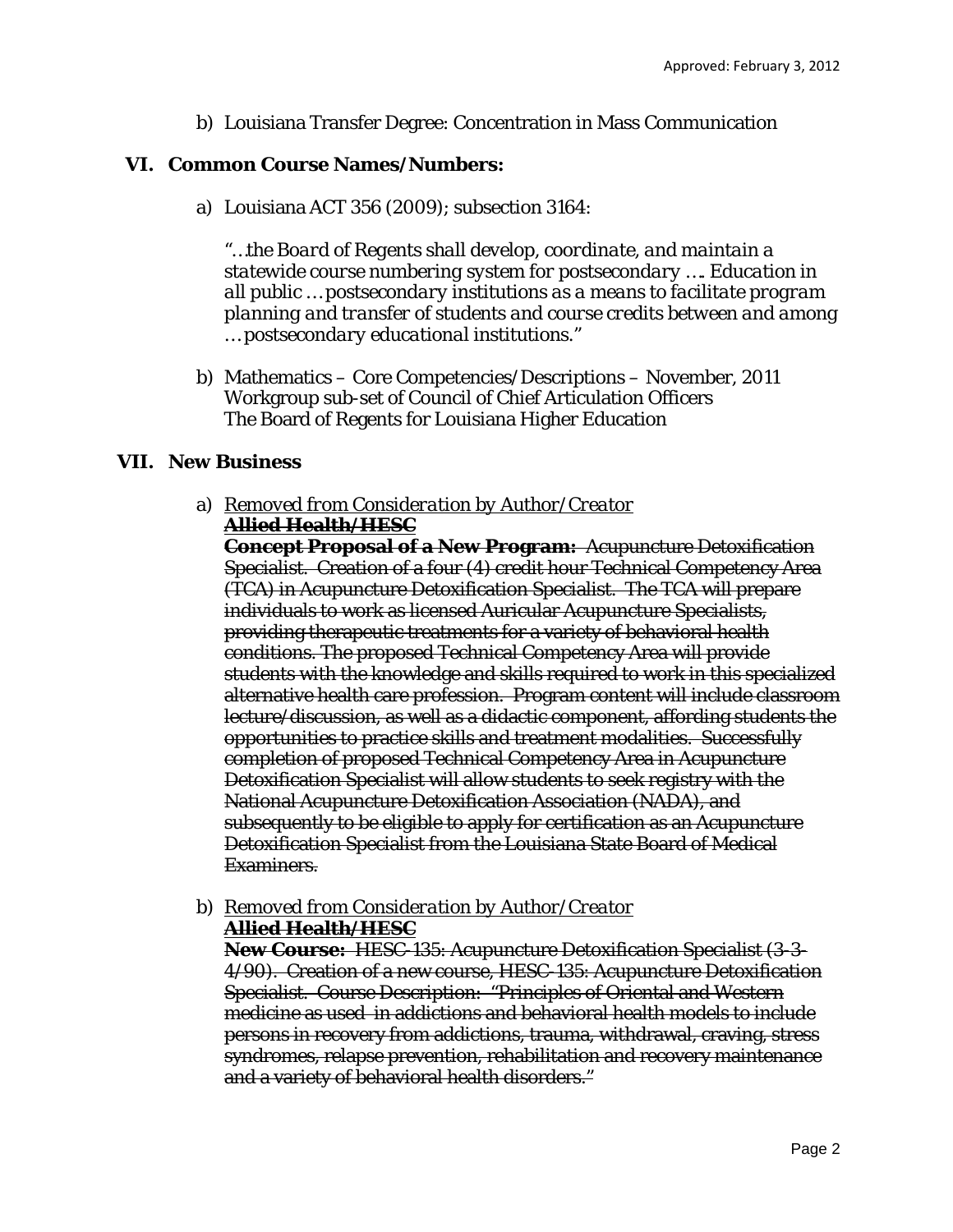# c) **Allied Health/NUMT**

**Program Revision:** Post-Associate Certificate in Nuclear Medicine Technology. Revise the Post Associate Certificate in Nuclear Medicine Technology as follows: Add: Prerequisites to program entry: CHEM-107: Elementary Chemistry Lab; Humanities Course; Social Science Course. Total program hours remain the same. Motion to accept proposals **[Motion: Mary Bartholomew; Second: Anne LaVance; Carried, Unanimously.]** 

# d) **Allied Health/PHAR**

**Change of Course Prerequisite Requirements:** PHAR-109: Body Systems, Diseases, and Drugs. Change the prerequisite of PHAR-109: Body Systems, Diseases, and Drugs to state: "Eligibility for ENGL-101; Declared major of "PHAR;" acceptance to program not required as a prerequisite" Motion to accept proposals **[Motion: Warren Puneky; Second: Douglas Brewster; Carried, Unanimously.]** 

e) *The agenda was reordered and items were combined for discussion. Original Placement Items V. e. to V. f.* 

# **Allied Health/PHAR**

**Change of Course Title:** PHAR-116: Fundamentals of Pharmacy Math. Change the title of PHAR-116: Fundamentals of Pharmacy Math *from* PHAR-116: Fundamentals of Pharmacy Math *to* PHAR-116: Pharmacy Math. The change of title better reflects the content and purpose of the course.

# **Allied Health/PHAR**

**Change of Course Prerequisite Requirements:** PHAR-116: Pharmacy Math. Add MATH-096: Introductory Algebra as a prerequisite to PHAR-116: Pharmacy Math. Motion to accept proposals **[Motion: Kim Rugon; Second: Mary Bartholomew; Carried, Unanimously.]** 

#### f) *The agenda was reordered. Original Placement Item V. g.* **Allied Health/PHAR**

**Change of Course Lecture, Credit, and Contact Hours:** PHAR-104: Pharmacology for the Pharmacy Technician I. Change the lecture, credit, and contact hours of PHAR-104: Pharmacology for the Pharmacy Technician I *from* 2-0-2 / 30 *to* 4-0-4/60. Motion to accept proposals **[Motion: Mary Bartholomew: Second: Kim Rugon; Carried, Unanimously.]**

g) *The agenda was reordered and items were combined for discussion. Original Placement Items V. h. to V. i.* 

# **Allied Health/PHAR**

**Course Deletion:** PHAR-114: Pharmacy for the Pharmacy Technician II. Delete the course, PHAR-114: Pharmacy for the Pharmacy Technician II from the Catalog of Course Offerings. The course is no longer necessary, in light of the revision of PHAR-104.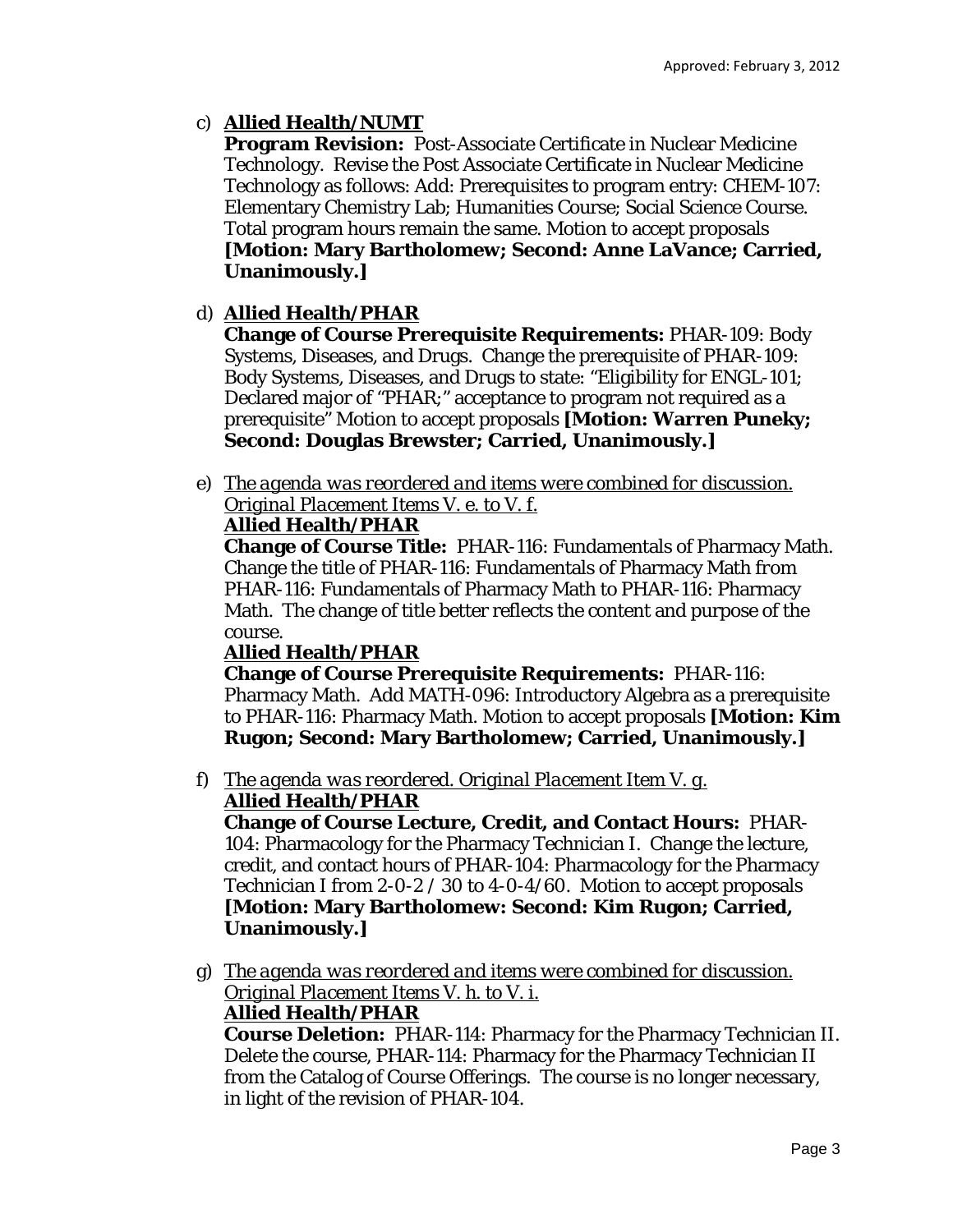# **Allied Health/PHAR**

**Change of Course Title:** PHAR-104: Pharmacology for the Pharmacy Technician I. Change the title of PHAR-104: Pharmacology for the Pharmacy Technician I *from* PHAR-104: Pharmacology for the Pharmacy Technician I *to* PHAR-104: Pharmacology for the Pharmacy Technician. As a result of the deletion of PHAR-114, the "I" designation is no longer required. Motion to accept proposals **[Motion: Kim Rugon; Second: Ray Gisclair; Carried, Unanimously.]** 

h) *The agenda was reordered and items were combined for discussion. Original Placement Items V.j. to V. k.* 

# **Allied Health/HESC**

**Change of Course Title:** HESC-116: Pharmaceutical Dosage Calculations and Measurements. Change the title of HESC-116: Pharmaceutical Dosage Calculations and Measurements *from* HESC-116: Pharmaceutical Dosage Calculations and Measurements *to* HESC- 116: Dosage Calculations for Allied Health to better reflect the content of the course.

# **Allied Health/HESC**

**Change of Course Prerequisites:** HESC- 116: Dosage Calculations for Allied Health. Change the prerequisite requirement of HESC- 116: Dosage Calculations for Allied Health to state: "MATH-096: Introductory Algebra II." Current prerequisite: Introductory Algebra I. Motion to accept proposals **[Motion: Kim Rugon; Second: Missy LaCour; Carried, Unanimously.]** 

i) *The agenda was reordered. Original Placement Item V. l.*  **Allied Health/HESC** 

**Change of Course Prerequisites:** HESC-115: Pharmacology for Allied Health. Change the prerequisite requirements of HESC-115: Pharmacology for Allied Health to state: "ENGL-101: English Composition I and HESC-111: Medical Terminology, and BIOL-161: Introductory Anatomy and Physiology or BIOL-251: Human Anatomy and Physiology I." Currently, the course has no prerequisite requirements. Adding prerequisite requirements will provide students with greater opportunities for success in this course, as the foundational skills are necessary to master the learning outcomes identified on the Master Syllabus. Motion to accept proposal **[Motion: Kim Rugon; Second: Mary Bartholomew; Carried, Unanimously.]** 

j) *The agenda was reordered. Original Placement Item V.m.*  **Allied Health/PHAR** 

**Master Syllabus Revision:** PHAR-120: Professional Practice. Revise the Master Syllabus for PHAR-120: Professional Practice to require registry for the PCTB. Motion to accept proposal **[Mary Bartholomew; Second: Patrice Moore; Carried, Unanimously.]**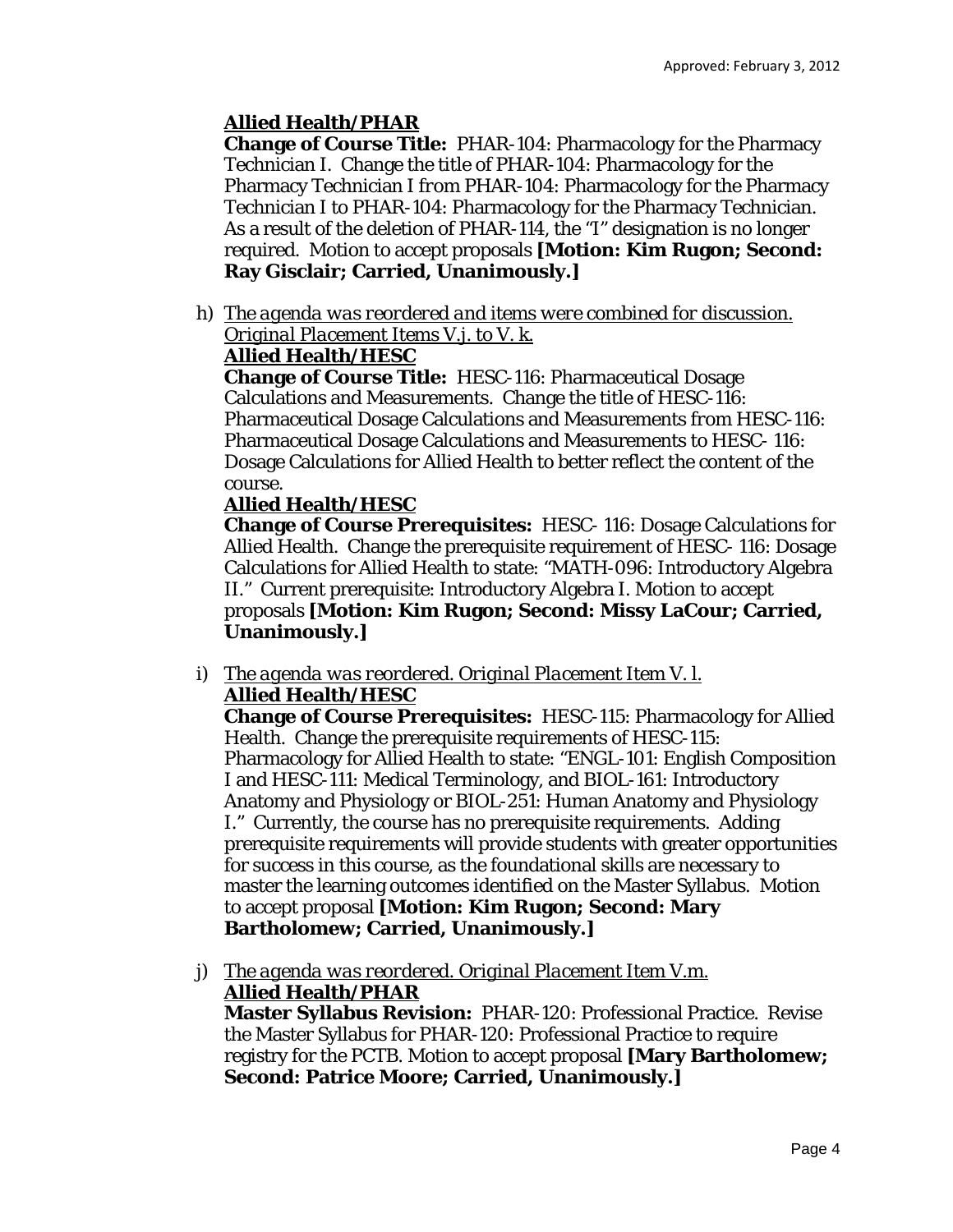k) *The agenda was reordered and items were combined for discussion. Original Placement Items V.n. to V. o.* 

# **Allied Health/PHAR**

**Program Revision:** Certificate of Technical Studies in Pharmacy Technician. Revise the Certificate of Technical Studies in Pharmacy Technician: Add: "Prerequisites" Category, comprised of the following courses: HESC-111: Medical Terminology and PHAR-109: Body Systems, Diseases, and Drugs (both courses move *from* "Required Courses in Major" *to* "Prerequisites"). Delete: PHAR-114 from Required Courses in Major. Total program hours decrease *from* 33 *to* 30.

# **Allied Health/PHAR**

**Program Description Revision**: Certificate of Technical Studies in Pharmacy Technician. Revise the program description of the Certificate of Technical Studies in Pharmacy Technician to delete references to application deadlines, and to add the following: "Students must be enrolled, or have completed PHAR-109: Body Systems, Diseases, and Drugs to apply to this program." Add the following to the list of criteria to demonstrate eligibility for application to the program: "Successfully complete all prerequisite courses (PHAR-109: Body Systems, Diseases, and Drugs and HESC-111: Medical Terminology). Motion to accept proposals **[Motion: Kim Rugon; Second: Mary Bartholomew; Carried, Unanimously.]** 

l) *The agenda was reordered. Original Placement Item V. p.*  **Allied Health/DIET** 

**Change of Course Title:** DIET-101: Introduction to Dietetics. Change the title of DIET-101: Introduction to Dietetics *from* DIET-101: Introduction to Dietetics *to* DIET-101: Introduction to Nutrition and Dietetics to better reflect the instructional content of the course. Motion to accept proposal **[Motion: Mary Bartholomew; Second: Anne LaVance; Carried, Unanimously.]** 

m) *The agenda was reordered and items were combined for discussion. Original Placement Items V. q. to V.s.* 

# **Allied Health/DIET**

**Change of Course Title:** DIET-220: Computer Systems in Dietetics. Change the title of DIET-220: Computer Systems in Dietetics *from* DIET-220: Computer Systems in Dietetics *to* DIET-220: Information Technology for Nutrition and Dietetics to better reflect the instructional content of the course.

# **Allied Health/DIET**

**Change of Course Title:** DIET-251: Practicum in Dietetics I. Change the title of DIET-251: Practicum in Dietetics I *from* DIET-251: Practicum in Dietetics I *to* DIET-251: Supervised Field Experience in Clinical Dietetics to better reflect the instructional content of the course. **Allied Health/DIET** 

**Change of Course Title:** DIET-252: Practicum in Dietetics II. Change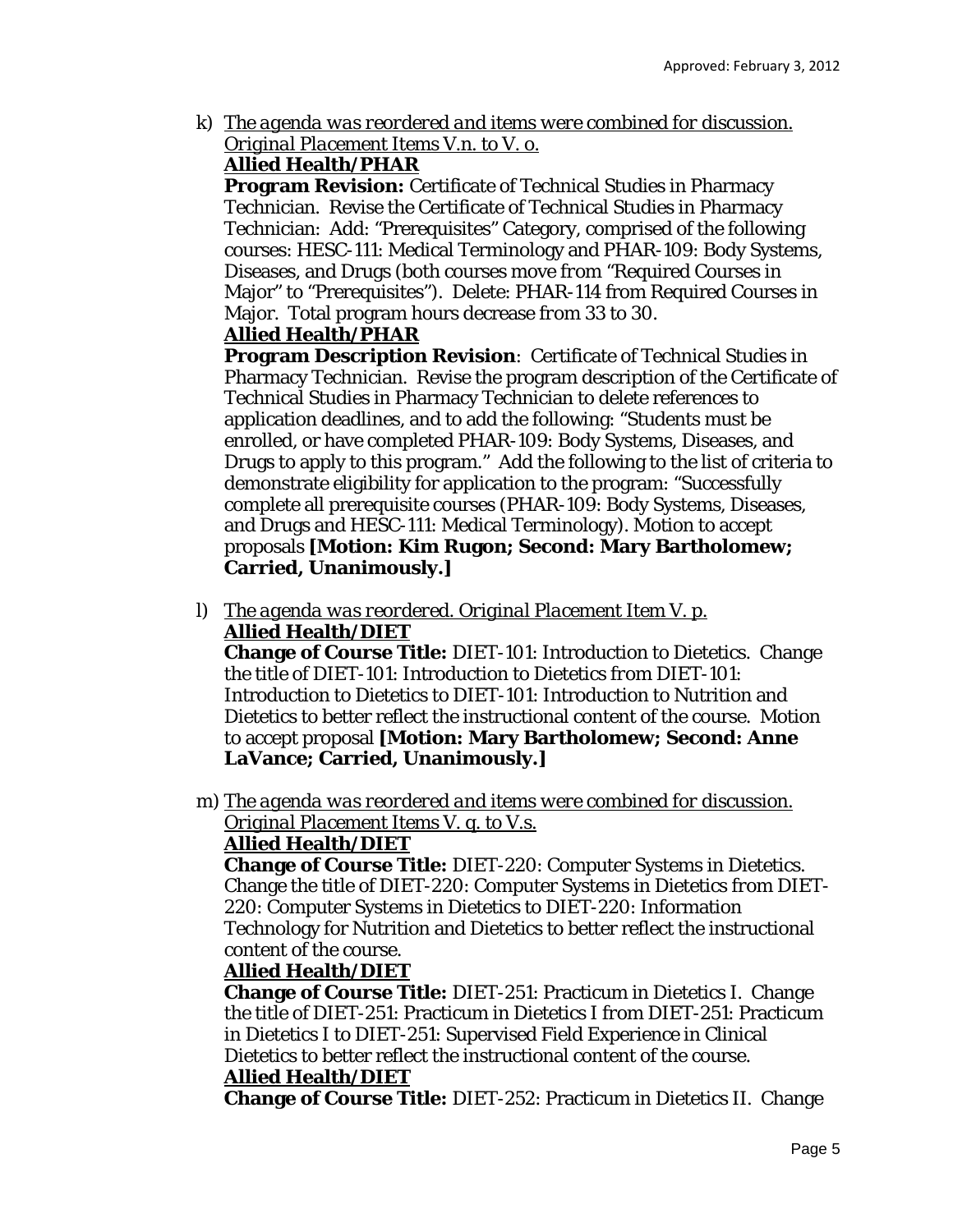the title of DIET-252: Practicum in Dietetics II *from* DIET-252: Practicum in Dietetics II *to* DIET-252: Supervised Field Experience in Food Service Management to better reflect the instructional content of the course. Motion to accept proposal. **[Motion: Mary Bartholomew; Second: Kim Rugon; Carried, Unanimously.]** 

n) *The agenda was reordered. Original Placement Item V. t.*  **Allied Health/DIET** 

**Change of Course Laboratory, Credit, and Contact Hours:** DIET-252: Supervised Field Experience in Food Service Management. Change the laboratory/practicum, credit, and contact hours of DIET-252: Supervised Field Experience in Food Service Management *from* 0-24- 6/360 *to* 0-12-3/180 to reflect revised content in field-based practicum experience. Motion to accept proposal **[Motion: Mary Bartholomew; Second: Patrice Moore; Carried, Unanimously.]** 

o) *The agenda was reordered. Original Placement Item V.u.*  **Allied Health/DIET** 

**New Course:** DIET-250: The Nutrition Care Process. Creation of a new course, DIET-250: The Nutrition Care Process. Course description: motion to accept proposal **[Motion: Mary Bartholomew; Second: Anne LaVance; Carried, Unanimously.]** 

p) *The agenda was reordered. Original Placement Item V.v.*  **Allied Health/DIET** 

**New Course:** DIET-253: Supervised Field Experience in Community Nutrition (0-12-3/180). Creation of a new course, DIET-253: Supervised Field Experience in Community Nutrition. Course description: "Supervised experiences in various community settings allowing the student to participate in activities that include the role of the environment, food, nutrition and lifestyle choices in health promotion and disease. Includes a minimum of 180-clock hours of supervised practice." Motion to accept proposal. **[Motion: Mary Bartholomew; Second: Patrice Moore; Carried, Unanimously.]** 

q) *The agenda was reordered and items were combined for discussion. Original Placement Items V. w. to V. x.* 

# **Allied Health/DIET**

**Change of Degree Designation:** Associate of Science in Dietetic Technician. Change the degree designation of the Associate of Science in Dietetic Technician *from* Associate of Science *to* Associate of Applied Science. The change in degree designation more accurately reflects the purpose of the program: immediate entry into the workforce. **Allied Health/DIET** 

**Program Revision:** Associate of Applied Science in Dietetic Technician. Revise the Associate of Applied Science in Dietetic Technician: Delete: Fine Arts Requirement, Humanities Requirement, ENGL-102: English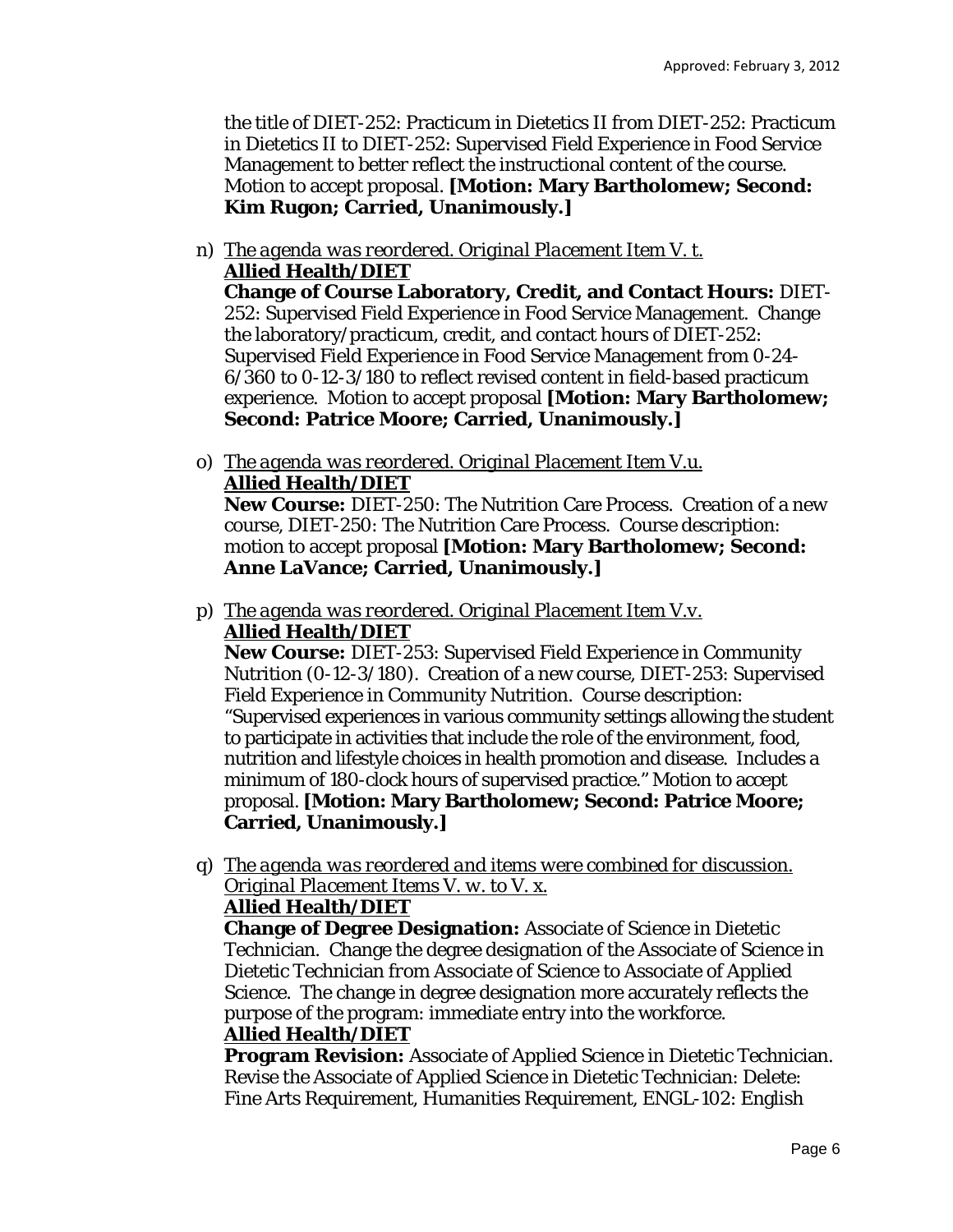Composition II, MATH-120: Mathematics Survey with Applications from General Education Requirements; Delete: SPCH-132: Workplace Communication as an "Or" option with SPCH-130: Fundamentals of Speech Communication in Required Related Courses; Add: DIET-250: The Nutrition Care Process and DIET-253: Supervised Field Experience in Community Nutrition to Required Courses in Major. Total Program Hours decrease *from* 71 *to* 62. Motion to accept proposal. **[Motion: Mary Bartholomew; Second: Kim Rugon; Carried, Unanimously.]** 

r) *The agenda was reordered. Original Placement Item V. y.*  **Allied Health/HEIT** 

**New Course:** HEIT-201: Introduction to Health Care Information Systems (2-0-2 / 30). Creation of a new course, HEIT-201: Introduction to Health Care Information Systems, designed to introduce the student to information technology in health care. Course Description: "overview of health informatics and reviews the impact of information technology on the delivery of health care. Various hardware and software applications utilized in health care delivery will be introduced and utilized." Motion to accept proposal. **[Motion: Mary Bartholomew; Second: Patrice Moore; Carried, Unanimously.]** 

s) *The agenda was reordered and items were combined for discussion. Original Placement Items V. z to V. dd.* 

#### **Allied Health/HEIT**

**New Course:** HEIT-203: Basic Pathophysiology and Pharmacology (3- 0-3 / 45). Creation of a new course, HEIT-203: Basic Pathophysiology and Pharmacology, designed to provide an overview of disease processes, diagnostic testing, treatment modalities, and pharmacology associated with the diseases that the student will need to understand when assigning medical codes to inpatient and outpatient records. Course description: "The nature, cause, and treatment of human diseases including diagnostic and therapeutic modalities for each. The course prepares the HIT and Coding student to understand pathophysiology and pharmacology as they interpret health record data for medical coding. Basic pharmacological management of various diseases is presented."

#### **Allied Health/HEIT**

**New Course:** HEIT-205: Health Data Structure and Content (3-0-3 / 45). Creation of a new course, HEIT-205: Health Data Structure and Content, designed to provide is to introduce the student to health information media, the structure of health data and the content of health records. The student will become familiar with both paper and electronic data maintained in health care organizations used by private and public organizations. Course description: ": Introduction to health data. This course provides an overview of the quality, structure, content, utilization, regulatory standards and guidelines, forms, sources, and types of data relevant to collection and maintenance of health data and data sets."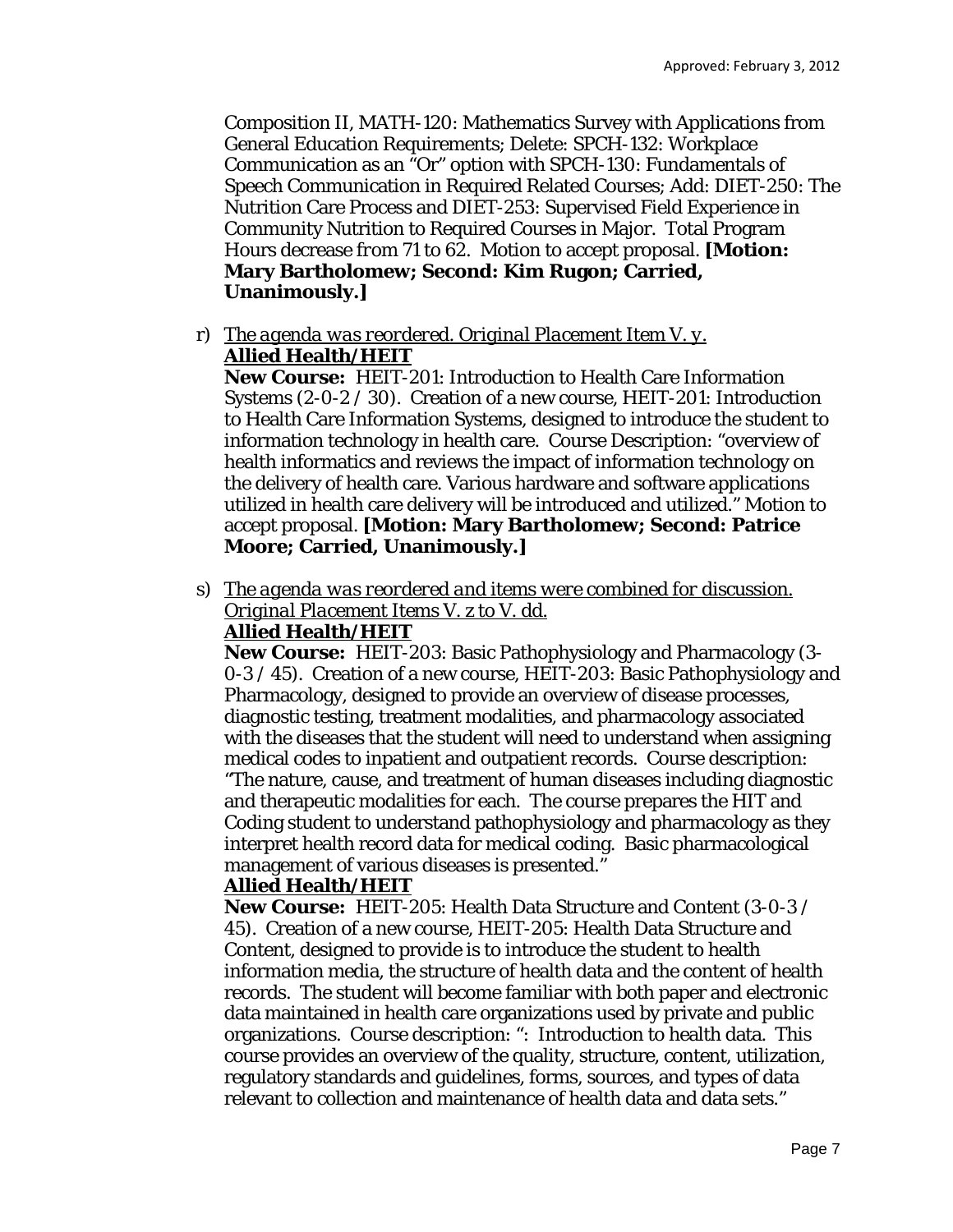## **Allied Health/HEIT**

**New Course:** HEIT-110: Basic Coding II (3-2-3 / 75). Creation of a new course, HEIT-110: Basic Coding II, designed to assist students to develop an understanding of coding and classification systems in order to interpret medical record documentation and assign valid ICD-10-CM diagnostic codes for all patients in all settings and/or ICD-10-PCS procedure codes for hospital inpatients and statistical tracking. Course description: "introduction to the *International Classification of Diseases, Tenth Revision, Clinical Modification* (ICD-10-CM) system and application of the *Official ICD-10-CM Guidelines for Coding and Reporting.* Providing an introduction to the *International Classification of Diseases, Tenth Edition, Procedure Coding (ICD-10PCS) system.* The student learns to utilize basic (chapters not covered in Basic Coding I), intermediate and advanced concepts in ICD-10-CM for diagnosis related coding and ICD-10- PCS for procedure coding. The application of these basic, intermediate, and advanced coding principles is introduced by illustration along with exercises and case studies."

#### **Allied Health/HEIT**

**New Course:** HEIT-207: Electronic Health Records (2-2-3/60). Creation of a new course, HEIT-207: Electronic Health Records, designed to study the management and processing of health information technology with the electronic health record. Use of the electronic health record will allow the student to understand the standards, functionality, benefits, and impact of the EHR on healthcare. Course description: "Examines the technology of the Electronic Health Record (EHR) through conceptual theory and hands-on application in health care organizations."

#### **Allied Health/HEIT/HESC**

**Course Revision:** HESC-118: Information Management for Allied Health Professionals. Revise the course, HEIT-118: Information Management for Allied Health Professionals, to include updated student learning outcomes and course description: "introduction to health care delivery systems and the health information management functions for allied health professionals. The student will be introduced to the types of health care delivery organizations and professionals, HIPAA, record content, reimbursement methodology, and the electronic health record use in health care." Current description: "Patient reception scheduling and other patient services in medical office. Includes gathering necessary patient information, patient counseling related to billing process, and pertinent physician office forms, medical reports, documentation and terminology. All aspects of claim process and legal issues in medical office such as privacy, fraud, and medical ethics." [Motion to accept proposal. **[Motion: Mary Bartholomew; Second: Larisia Jones; Carried, Unanimously.]**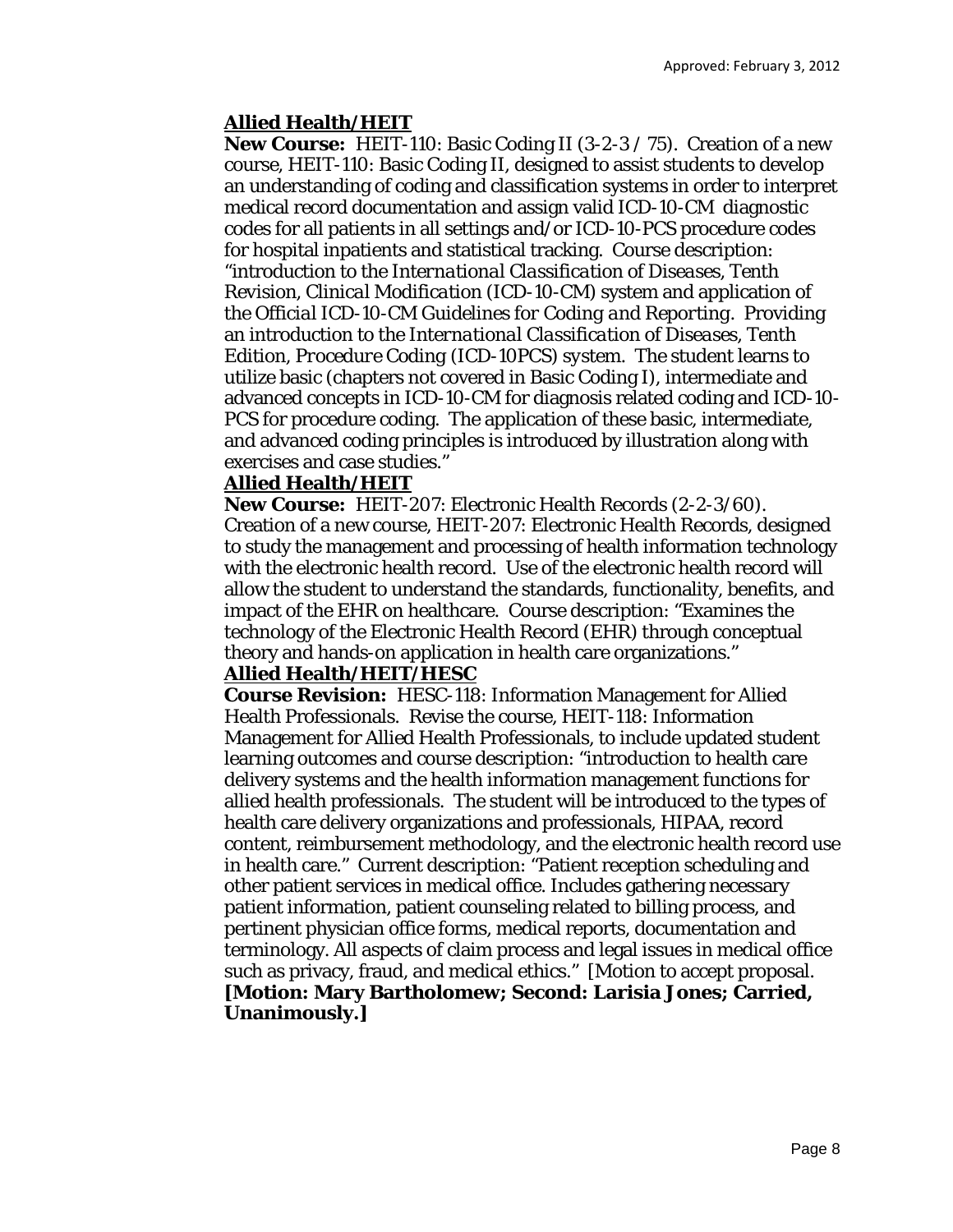t) *The agenda was reordered and the items were combined for discussion. Original Placement Items V. ee. to V. ff.*  **Allied Health/HEIT** 

**Course Revision:** HEIT-103: Basic Coding. Revise the course, HEIT-103: Basic Coding, to include updated student learning outcomes, course description, and requisite requirements. Course description: "Introduction to more complex chapters of the *International Classification of Diseases, Tenth Revision, Clinical Modification* (ICD-10- CM) system and application of the *Official ICD-10-CM Guidelines for Coding and Reporting.* Providing an introduction to more complex chapters of the *International Classification of Diseases, Tenth Edition, Procedure Coding (ICD-10PCS) system.* The student learns to utilize basic and intermediate concepts in ICD-10-CM for diagnosis related coding and ICD-10-PCS for procedure coding. The application of these basic and intermediate coding principles is introduced by illustration along with exercises and case studies. Prerequisites: HESC-111: Medical Terminology and HEIT-203: Basic Pathophysiology and Pharmacology and BIOL-251: Human Anatomy and Physiology I and BIOL-253: Human Anatomy and Physiology I Laboratory or BIOL-161: Introductory Anatomy and Physiology and BIOL-163: Introductory Anatomy and Physiology Laboratory." Current description: "Evolution of coding and classification systems with emphasis on ICD-9-CM coding: symbols, abbreviations, conventions and guidelines for coding diagnoses and procedures. Prerequisite(s): BIOL 161, 163, HESC 111 Co-requisite(s): HESC 142." **Allied Health/HEIT** 

**Change of Course Title:** HEIT-103: Basic Coding. Change the title of HESC-103: Basic Coding *from* HEIT-103: Basic Coding *to* HEIT-103: Basic Coding I. Motion to accept proposal **[Mary Bartholomew; Second: Missy LaCour; Carried, Unanimously.]** 

u) *The agenda was reordered and items were combined for discussion. Original Placement Items v. gg. to V. hh.* 

## **Allied Health/HEIT**

**Course Revision:** HEIT-104: Directed Practice I. Revise the course, HEIT-104: Directed Practice I, to include updated student learning outcomes, course description, and requisite requirements. Course description: "Supervised learning in campus laboratory and health care settings: routine health record procedures, analysis of health records, storage and retrieval systems, release of information, birth certificates, transcription, master patient index. Prerequisites: HESC-118: Information Management for Allied Health Professionals and HEIT-102: Legal Aspects of Health Information." Current description: "Supervised learning in campus laboratory and acute care hospital setting: routine health record procedures, analysis of health records, storage and retrieval systems. Prerequisite(s): HEIT 101, 102."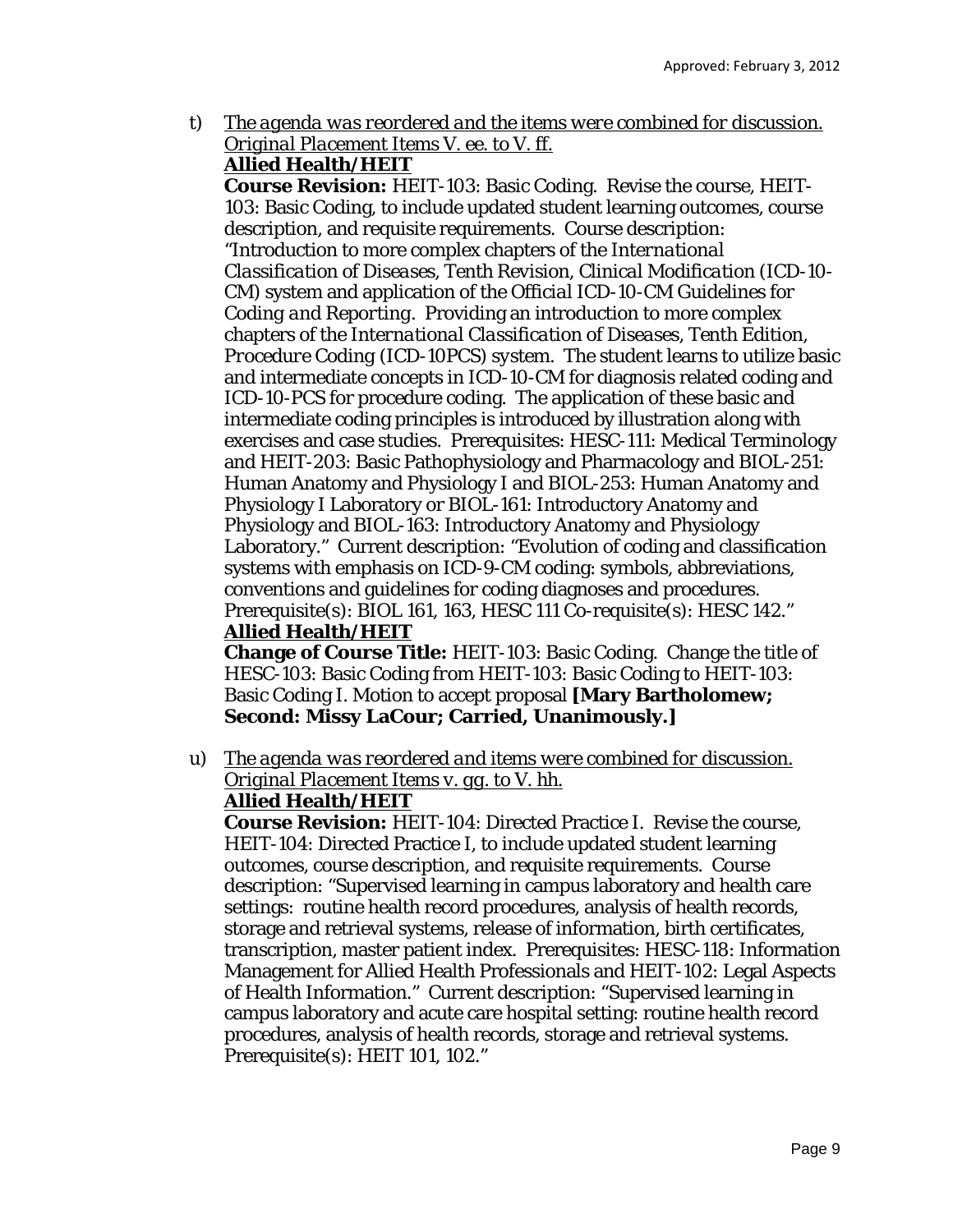# **Allied Health/HEIT**

**Change of Course Title:** HEIT-104: Directed Practice I. Change the title of HEIT-104: Directed Practice I *from* HEIT-104: Directed Practice I *to* HEIT-104: Professional Practice Experience I Motion to accept proposal **[Motion: Mary Bartholomew; Second: Kim Rugon; Carried, Unanimously.]** 

v) *The agenda was reordered and items were combined for discussion. Original Placement Items V.ii to V. jj.* 

# **Allied Health/HEIT**

**Course Revision:** HEIT-125: Billing and Reimbursement. Revise the course, HEIT-125: Billing and Reimbursement, to include updated student learning outcomes, course description, and requisite requirements. Course description: "Examines types of insurances, reimbursement methodologies, prospective payment systems, medical billing requirements, coding and billing compliance, revenue cycle management, and auditing of health care claims. Prerequisites: HESC-118: Information Management for Allied Health Professionals and HEIT-103: Basic Coding I." Current description: "Medical billing requirements and reimbursement methodologies including Prospective payment Systems, Diagnosis Related Groups, Resource Based Relative Value System, and other payment methods. Prerequisite(s): BIOL 161, HESC 111, and HESC 142."

## **Allied Health/HEIT**

**Change of Course Lecture, Credit, and Contact Hours:** HEIT-125: Billing and Reimbursement. Change the lecture, credit, and contact hours of HEIT-125: Billing and Reimbursement *from* 2-0-2/30 *to* 3-0-3/45. Motion to accept proposal **[Motion: Mary Bartholomew; Second: Patrice Moore; Carried, Unanimously.]** 

w) *The agenda was reordered and items were combined for discussion. Original Placement Items V. kk. to V. ll* 

# **Allied Health/HEIT**

**Course Revision:** HEIT-211: Quality and Statistics. Revise the course, HEIT-211: Quality and Statistics, to include updated student learning outcomes, course description, and requisite requirements. Course description: "Introduction to quality assessment and improvement techniques such as data collection tools, data analysis, reporting methods, and team development and healthcare statistics. Students will learn the concepts of quality, utilization management, case management, risk management, and credentialing. Prerequisite: HESC-118: Information Management for Allied Health Professionals and MATH-118: Algebra for College Students." Current description: "Purpose and philosophy of quality assurance programs in health care; emphasizes quality assessment, utilization review, risk management, and data quality procedures. Prerequisite(s): HEIT 152."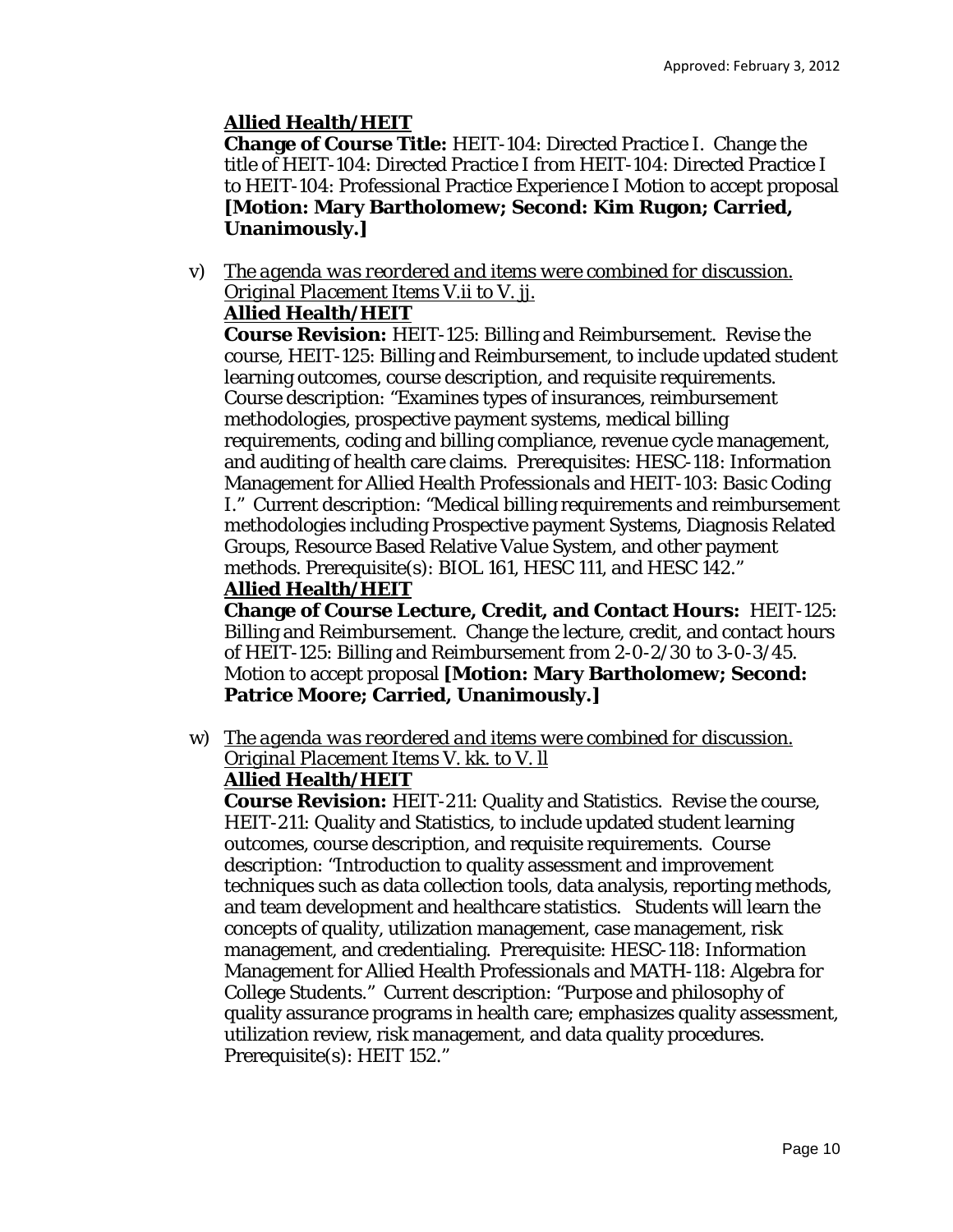# **Allied Health/HEIT**

**Change of Course Title:** HEIT-211: Quality and Statistics. Change the title of HEIT-211: Quality and Statistics *from* HEIT-211: Quality and Statistics *to* HEIT-211: Quality and Statistics. Motion to accept proposal **[Motion: Mary Bartholomew; Second: Kim Rugon; Carried, Unanimously.]** 

#### x) *The agenda was reordered and items were combined for discussion. Original Placement Items V. mm. to V. nn*  **Allied Health/HEIT**

**Course Revision:** HEIT-212: Advanced Coding. Revise the course, HEIT-212: Advanced Coding, to include updated student learning outcomes, course description, and requisite requirements. Course description: "Providing introduction to *Current Procedural Terminology* (CPT) and *Healthcare Procedure Coding System* (HCPCS) coding systems. The course provides an overview of the historical background, structure, and organization of the CPT and regulatory guidelines. The student is introduced to the general principles of accurate and complete health record documentation for hospital outpatient and medical office settings required for the medical and surgical services developed by AMA and CMS. This course also will introduce the student to the Official Outpatient Coding Guidelines. The student will advance to coding more complex surgical scenarios and case studies utilizing an encoder/grouper to assign ICD-10-CM and CPT/HCPCs codes. The student is introduced to procedure based payment systems, including RBRVS, E&M, APC assignments, and the impact that coding quality, documentation, and sequencing have on reimbursement. Prerequisites: HESC-111: Medical Terminology and HESC-203: Basic Pathophysiology and Pharmacology, BIOL-252: Human Anatomy and Physiology I and BIOL-252: Human Anatomy and Physiology II and BIOL-253: Human Anatomy and Physiology I Laboratory and BIOL-254: Human Anatomy and Physiology II Laboratory and HEIT-103: Basic Coding I." Current description: "Application and expansion of ICD-9-CD coding concepts and introduction to CPT-4 coding concepts. Prerequisite(s): HEIT 103, 152." **Allied Health/HEIT** 

**Change of Course Lecture, Lab, and Contact Hours:** HEIT-212: Advanced Coding. Change the lecture and laboratory hours of HEIT-212: Advanced Coding *from* 2-3-3/75 *to* 3-2-3/75. Motion to accept proposal **[Motion: Mary Bartholomew; Second: Ashley Chitwood; Carried, Unanimously.]** 

y) *The agenda was reordered and items were combined for discussion. Original Placement Items V. oo. to V. pp.*  **Allied Health/HEIT** 

**Course Revision:** HEIT-251: Directed Practice III. Revise the course, HEIT-251: Directed Practice III, to include updated student learning outcomes, course description, and requisite requirements. Course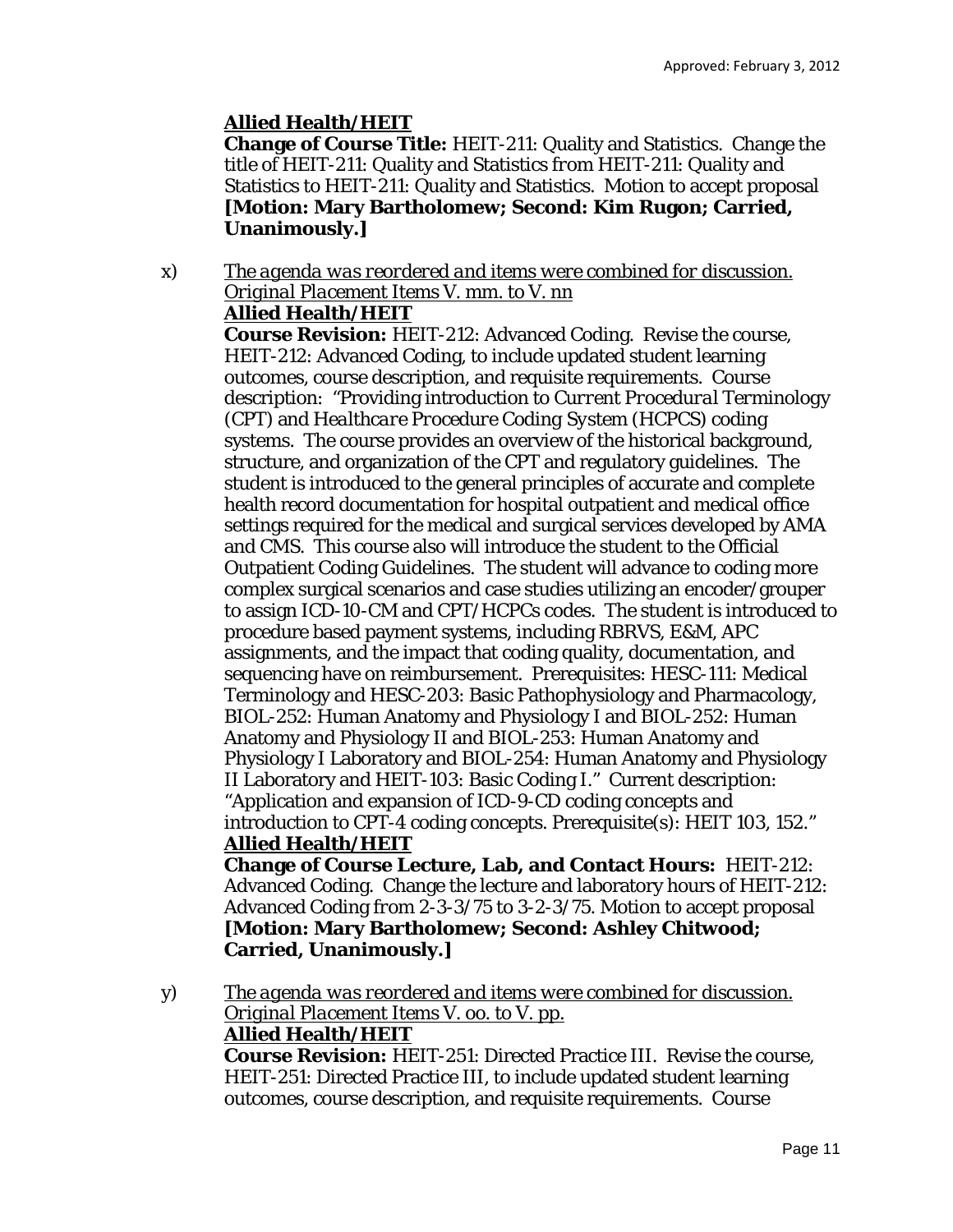description: "Supervised learning experiences in the campus laboratory and health care facilities emphasizing concepts taught in coding, reimbursement, and quality courses. Students code a variety of health care records and audit coding activities Prerequisites: HESC-118: Information Management for Allied Health Professionals and HEIT-103: Basic Coding I and HEIT-110: Basic Coding II and HEIT-125: Billing and Reimbursement." Current description: Supervised learning experiences in campus laboratory and health care facilities emphasizing concepts taught in advanced health information courses (QA, Advanced Coding, HIT Seminar, and HIT III). Prerequisite(s): HEIT 212. Corequisite(s): HEIT 252, 253 (or permission of program director)."

#### **Allied Health/HEIT**

**Change of Course Title:** HEIT-251: Directed Practice III. Change the title of HEIT-251: Directed Practice III *from* HEIT-251: Directed Practice III *to* HEIT-251: Professional Practice Experience II. Motion to accept proposal **[Motion: Kim Rugon; Second: Mary Bartholomew; Carried, Unanimously.]** 

#### z) *The agenda was reordered and items were combined for discussion. Original Placement Items V. qq. to V. ss.*  **Allied Health/HEIT**

**Course Revision:** HEIT-253: Information Technology and Management. Revise the course, HEIT-253: Information Technology and Management, to include updated student learning outcomes, course description, and requisite requirements. Course description: "Overview of management and supervision of health information technology in health care settings. Reviews skills related to planning, organization, directing, controlling and budgeting in the health information management department. Prerequisites: HESC-118: Information Management for Allied Health Professionals and HEIT-101: Introduction to Health Information Technology and HEIT-102: Legal Aspects of Health Information and HEIT 104: Professional Practice Experience I." Current description: Reimbursement systems, personnel administration, tumor registry procedures, and computer applications of health information systems. Prerequisite(s): HEIT 212."

#### **Allied Health/HEIT**

**Change of Course Title:** HEIT-253: Information Technology and Management. Change the title of HEIT-253: Information Technology and Management. *from* HEIT-253: Information Technology and Management *to* HEIT-253: Management of Health Information Technology.

## **Allied Health/HEIT**

**Change of Course Lecture, Lab, and Contact Hours:** HEIT-253: Management of Health Information Technology. Change the lecture and laboratory hours of HEIT-253: Management of Health Information Technology *from* 2-3-3/75 *to* 3-0-3/45. Motion to accept proposal **[Motion: Mary Bartholomew; Second: Kim Rugon; Carried, Unanimously.]**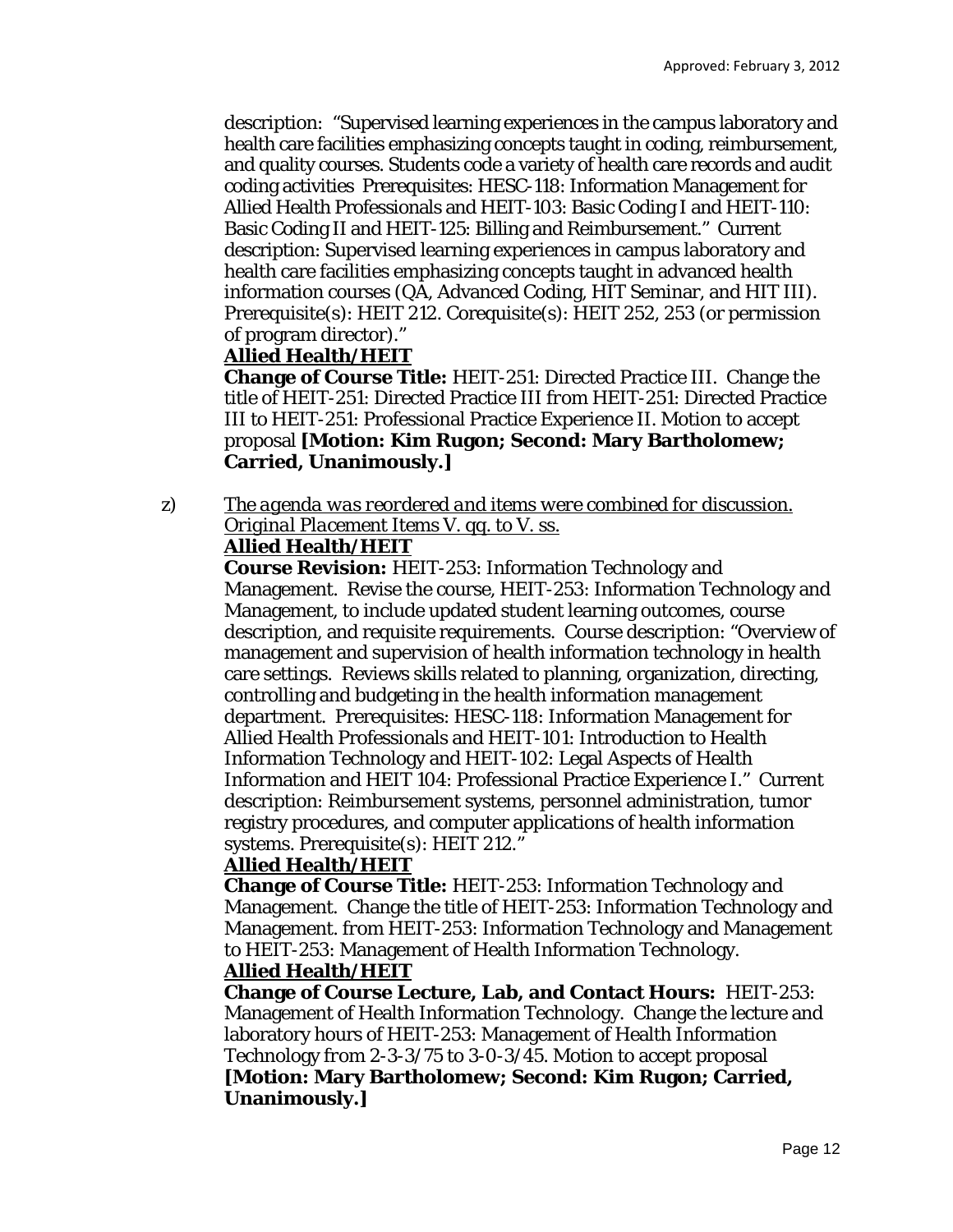## aa) *The agenda was reordered. Original Placement Item V. tt.*  **Allied Health/HEIT**

**Program Revision:** Associate of Applied Science in Health Information Technology. Revise the Associate of Applied Science in Health Information Technology: Delete: HEIT-101: Introduction to Health Information Technology, HEIT-151: Statistics and Alternative Healthcare Records, and HEIT-152: Directed Practice II from Required Courses in Major. Delete: CMIN-201: Computer and Internet Literacy, HESC-115: Pharmacology for Allied Health, and HESC-142: Human Diseases from Required Related Courses; Delete: SPCH-131: Interpersonal Communication and SPCH-132: Workplace Communication as choices with SPCH-130: Fundamentals of Speech Communication. Delete: ENGL-102: English Composition II, MATH-120: Mathematics Survey with Applications, and Humanities Requirement from General Education Requirements (Humanities met w/SPCH-130). Add: HEIT-205: Health Data Structure and Content, HEIT-110: Basic Coding II, HEIT-125: Billing and Reimbursement, HEIT-201: Introduction to Health Care Information Systems, HEIT-203: Basic Pathophysiology and Pharmacology, and HEIT-207: Electronic Health Records to Required Courses in Major. Total program hours decrease *from* 72 *to* 67. Motion to accept proposal **[Motion: Mary Bartholomew; Second: Kim Rugon: Carried, Unanimously.]**

bb) *The agenda was reordered and items were combined for discussion. Original Placement Items V. uu. to V. vv.* 

## **Allied Health/HEIT**

**Change of Course Title:** HEIT-123: CPT Coding. Change the title of HEIT-123: CPT Coding *from* HEIT-123: CPT Coding *to* HEIT-123: Basic CPT Coding.

## **Allied Health/HEIT**

**Change of Course Lecture, Lab, and Contact Hours:** HEIT-123: Basic CPT Coding. Change the lecture and laboratory hours of HEIT-123: Basic CPT Coding *from* 2-0-2/30 *to* 3-0-3/45. Motion to accept proposal **[Motion: Mary Bartholomew; Second: Kim Rugon; Carried, Unanimously.]** 

cc) *The agenda was reordered. Original Placement Item V. ww.*  **Allied Health/HEIT** 

**New Course:** HEIT-127: Advanced CPT Coding (3-0-3/45). Course description: "Overview of coding and reimbursement under the Outpatient Prospective Payment System. The student will advance to coding more complex surgical scenarios and case studies utilizing an encoder/grouper to assign ICD-10-CM and CPT/HCPCs codes. The student is introduced to procedure based payment systems, including RBRVS, E&M, APC assignments, and the impact that coding quality, documentation, and sequencing have on reimbursement. Prerequisites: HESC 111: Medical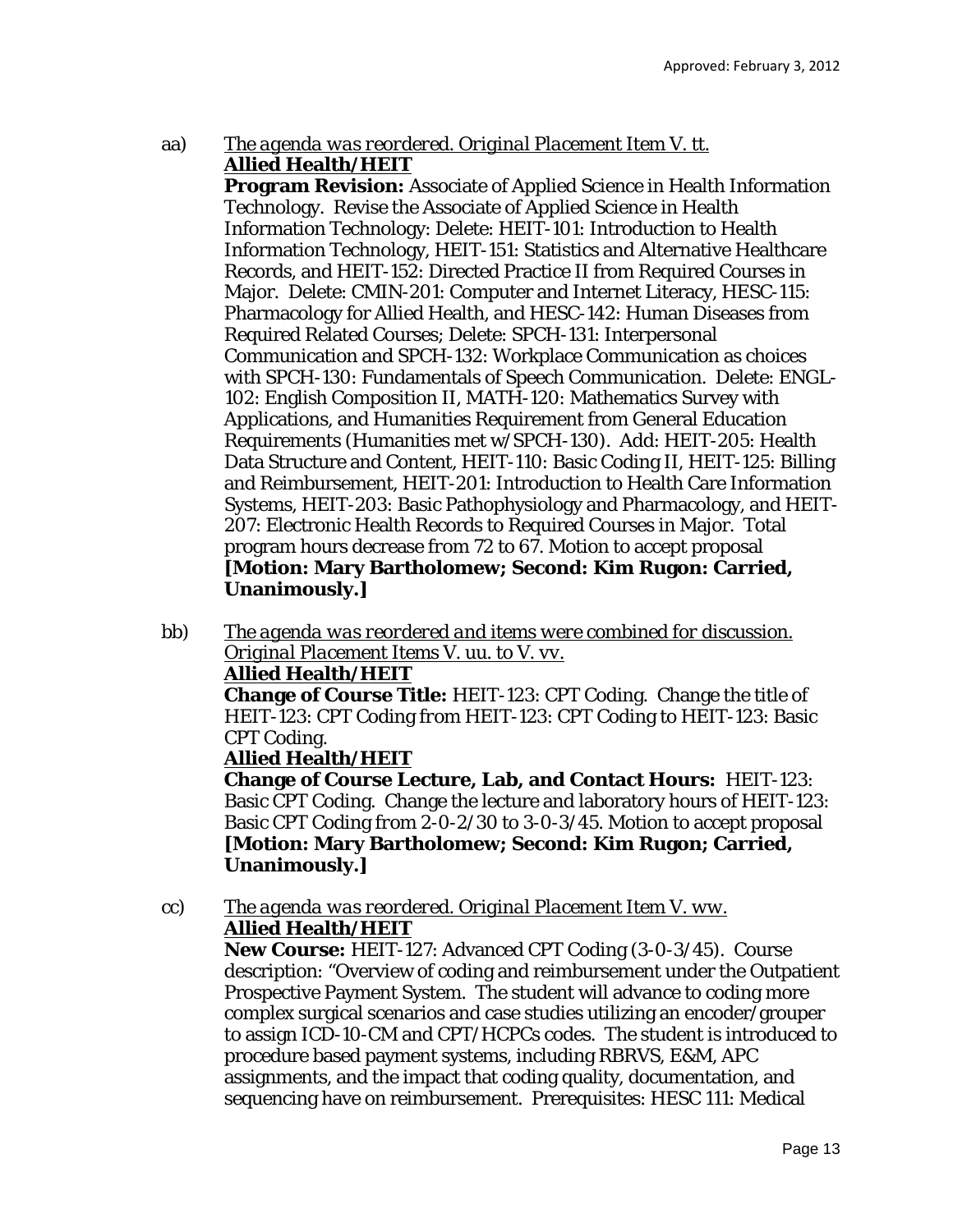Terminology and HESC 203: Pathophysiology and Pharmacology and BIOL 161: Introductory Anatomy & Physiology and BIOL-163: Introductory Anatomy & Physiology and HEIT 103 Basic Coding and HEIT123 – Basic CPT Coding. Co-requisites: HESC Basic Coding II and HEIT 125 Billing and Reimbursement. Motion to accept proposal. **[Motion: Mary Bartholomew; Second: Larisia Jones; Carried, Unanimously.]** 

dd) *The agenda was reordered and items were combined for discussion. Original Placement Items V. xx. to V. yy* 

## **Allied Health/HEIT**

**Change of Degree Designation:** Certificate of Technical Studies in Medical Coding. Change the degree designation of the Certificate of Technical Studies in Medical Coding *from* the Certificate of Technical Studies in Medical Coding *to* the Certificate of Applied Science in Medical Coding. The change better reflects the General Education competencies required for success in the contemporary Medical Coding profession.

# **Allied Health/HEIT**

**Program Revision:** Certificate of Applied Science in Medical Coding. Delete: HEIT-101: Introduction to Health Information Technology, HEIT-121: Medical Coding I, and HEIT-122: Medical Coding Lab from Required Courses in Major. Delete: CMIN-201: Computer and Internet Literacy, HEIT-112: Advanced Medical Terminology, and HESC-142: Human Diseases from Required Related Courses. Add: HEIT-103: Basic Coding I, HEIT-110: Basic Coding II, HEIT-201: Introduction to Health Care Information Systems, and HEIT-203: Basic Pathophysiology and Pharmacology to Required Courses in Major. Add: General Education Courses: ENGL-101: English Composition I, MATH-118: Algebra for College Students, and SPCH-130: Fundamentals of Speech Communication (meets Humanities Requirement). Total program hours increase *from* 33 *to* 42. Motion to accept proposal **[Motion: Mary Bartholomew: Second: Warren Puneky; Carried, Unanimously.]**

#### ee) *The agenda was reordered. Original Placement Item V. zz.*  **Business & Technology/PTEC**

**Concept Proposal of a New Program:** Associate of Applied Science in Process Technology. The goal of the proposed program is to prepare individuals to become refinery, chemical, and other industry related operators. The curriculum leading to the Process Technology Associate of Applied Science (AAS) degree was developed in collaboration with regional industry partners and a curriculum workgroup convened by the Louisiana Community and Technical College System. Motion to accept proposal **[Motion: Mary Bartholomew; Second: Larisia Jones; Carried, Unanimously.]**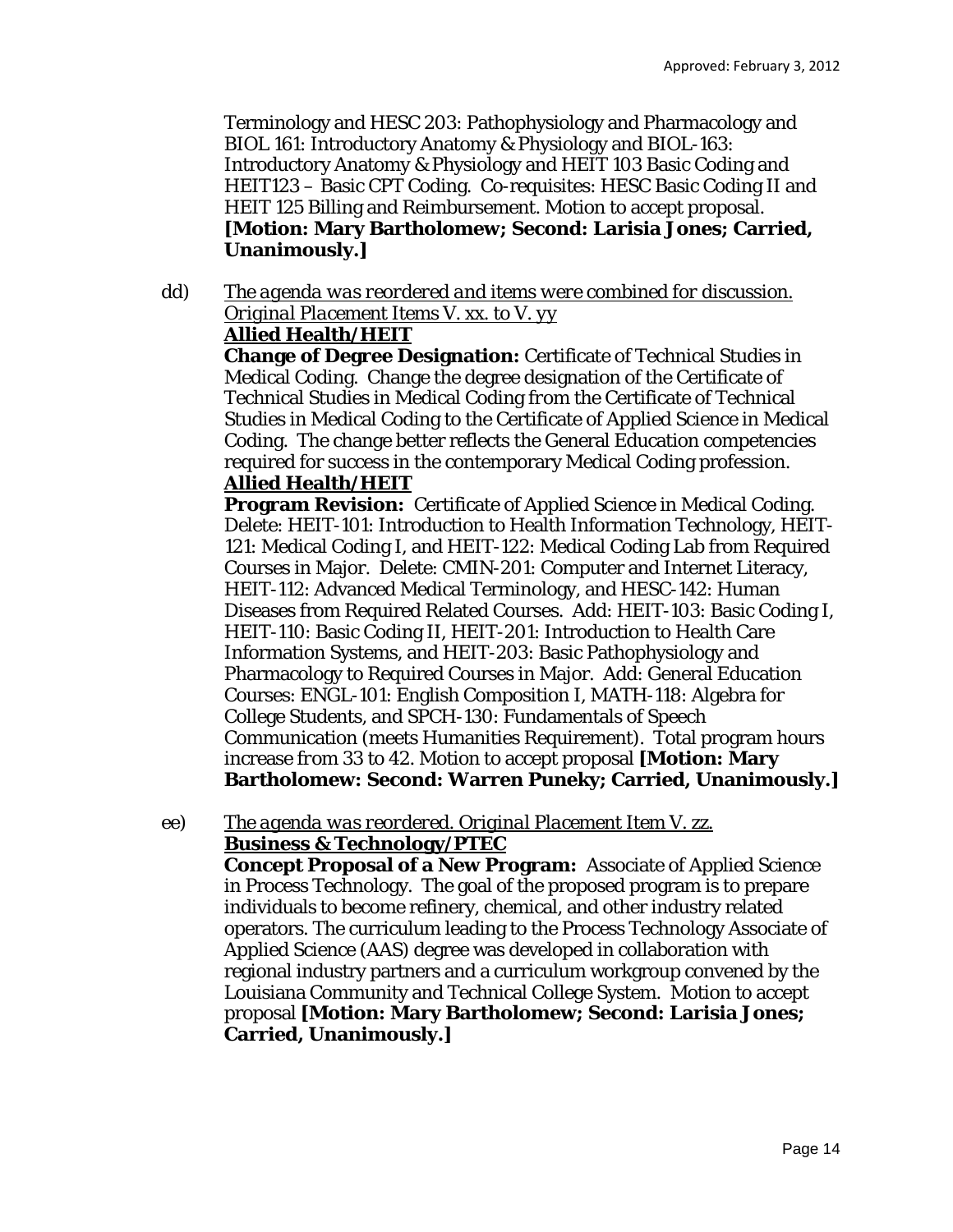- ff) *The agenda was reordered. Original Placement Item V. aaa.*  **Technical Division/CSTT Program Outline:** Cosmetology Teacher Trainer. Approve the Curriculum Outline for the Certificate of Technical Studies in Cosmetology Teacher Trainer. Motion to accept proposal **[Mary Bartholomew; Second: Larissa Jones; Carried Unanimously.]**
- gg) *The agenda was reordered. Original Placement Item V. bbb.*  **Business& Technology/ELET Program Revision:** Revise the Associate of Science in Electrical-Electronics Engineering Technology. Add: ELET-287: Programmable Logic Controllers as an "Or" Choice with ELET-260: Instrumentation and Control System. Total Program Hours remain the same. Motion to accept proposal **[Motion: Mary Bartholomew; Second: Kenneth Ripberger; Carried, Unanimously.]**

Request from the Dean of Business and Technology to add items to the agenda for discussion and review of items tabled at the October 21, 2011 meeting (Culinary Arts), as well as three items (Safety/Health Technology Courses) not previously reviewed. Motion to accept request and add items to the agenda **[M: Kim Rugon; Second: Patrice Moore]** A request to modify the motion to add only those items previously reviewed at the October 21, 2011 meeting (Culinary Arts) **[M: Anne LaVance; S: None; modification not accepted].** Original motion; not modified: **Carried, Unanimously]**.

hh) *The agenda was reordered, and items were combined for discussion.*  **Business & Technology/CULA** 

**New Course:** CULA-108: A La Carte Preparations (3-9-3 / 180). Creation of a new course, CULA-108: A La Carte Preparations. The goal of the course is to teach students to prepare a la carte items for the restaurant industry. Course description: "Includes the study of salad, sandwich, fry, grill, and breakfast stations, and the duties of station workers."

#### **Business & Technology/CULA**

**New Course:** CULA-110: Food & Beverage Operation (2-0-2 / 30). Creation of a new course, CULA-110: Food & Beverage Operation. The goal of the course is to prepare students to identify the operation aspects of the foodservice industry and how they play a vital role in these operations. Course description: "Maintaining food quality by implementing appropriate procedures for purchasing, receiving, and issuing food, food products, and cooking supplies. Includes menu development and management."

## **Business & Technology/CULA**

**New Course:** CULA-112: Food and Beverage Service (1-0-1 / 15). Creation of a new course, CULA-112: Food and Beverage Service. The goal of this course is to prepare students to serve food and beverages in the restaurant industry. Course description: "A study of the types of service used to enhance dining pleasure, as well as the preparation and service of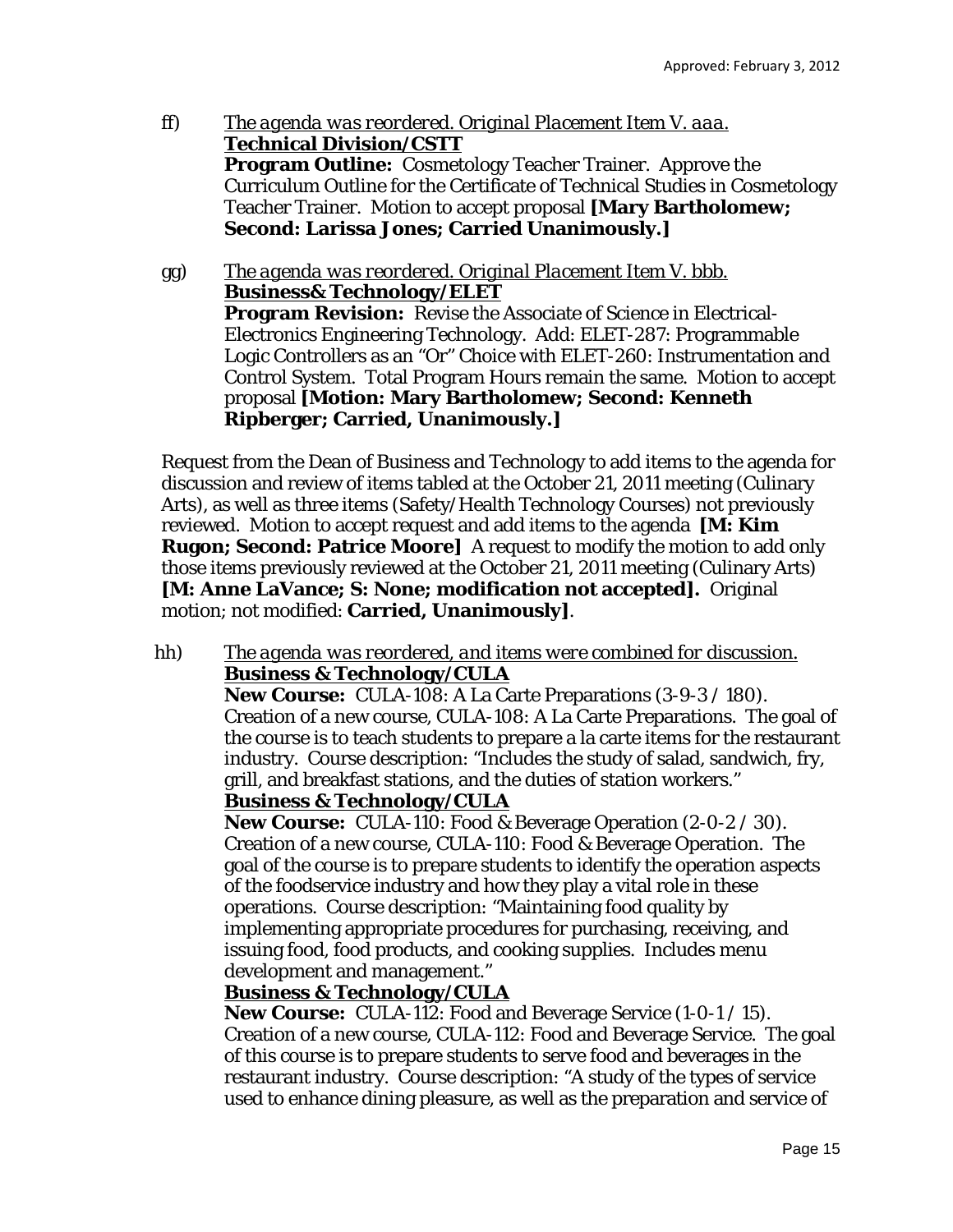beverages."

## **Business & Technology/CULA**

**New Course:** CULA-113: Culinary Calculations (3-0-3 / 45). Creation of a new course, CULA-113: Culinary Calculations. This course is designed to prepare student use basic food service math. Course description: "Solving culinary problems using fundamental math skills including cost per serving, adjusting recipe yields, and total cost and quantity of recipes."

## **Business & Technology/CULA**

**New Course:** CULA-114: Basic Food Preparation. Creation of a new course, CULA-114: Basic Food Preparation. This course is designed to teach food preparation fundamentals. Course description:

"Tools/equipment, recipe use, menu making, as well as the "mise en place" preparation principles for effective execution in the culinary industry."

## **Business & Technology/CULA**

**New Course:** CULA-200: International Foods (3-9-3 / 180). Creation of a new course, CULA-200: International Foods. The goal of this course is to teach students to prepare a multi-course meal, working as a team, using international foods. Course description: "Team preparation of a specified number and variety of international meals using advanced skills."

# **Business & Technology/CULA**

**New Course:** CULA-204: Baking I (3-9-3 / 180). Creation of a new course, CULA-204: Baking I. The goal of this course is to teach student to prepare breads, doughs, cakes, and pies. Course description: "Preparation of yeast dough products, quick breads, cakes and icings, and pies."

## **Business & Technology/CULA**

**New Course:** CULA-222: Pantry Preparations (3-9-3 / 180). Creation of a new course, CULA-222: Pantry Preparations. The goal of this course is to teach students to prepare a wide variety of cold appetizers, salads, dressings, sandwiches, pasta, dumplings, and to investigate molecular gastronomy. Course description: "To prepare a wide variety of cold appetizers, salads, dressings, sandwiches, pasta, dumplings using appropriate preparation, holding, and serving procedures to maintain a quality product while investigating molecular gastronomy."

## **Business & Technology/CULA**

**New Course:** CULA-223: Volume Food Production (3-9-3 / 180). Creation of a new course, CULA-223: Volume Food Production. The goal of this course is to teach quantity food preparation skills that are required in the restaurant industry. Course description: "Preparing large quantities of hot and cold foods using appropriate preparation, holding, and serving procedures to maintain a quality food product." Motion to accept proposals **[M: Ashley Chitwood; S: Kim Rugon; Carried, Unanimously.]**